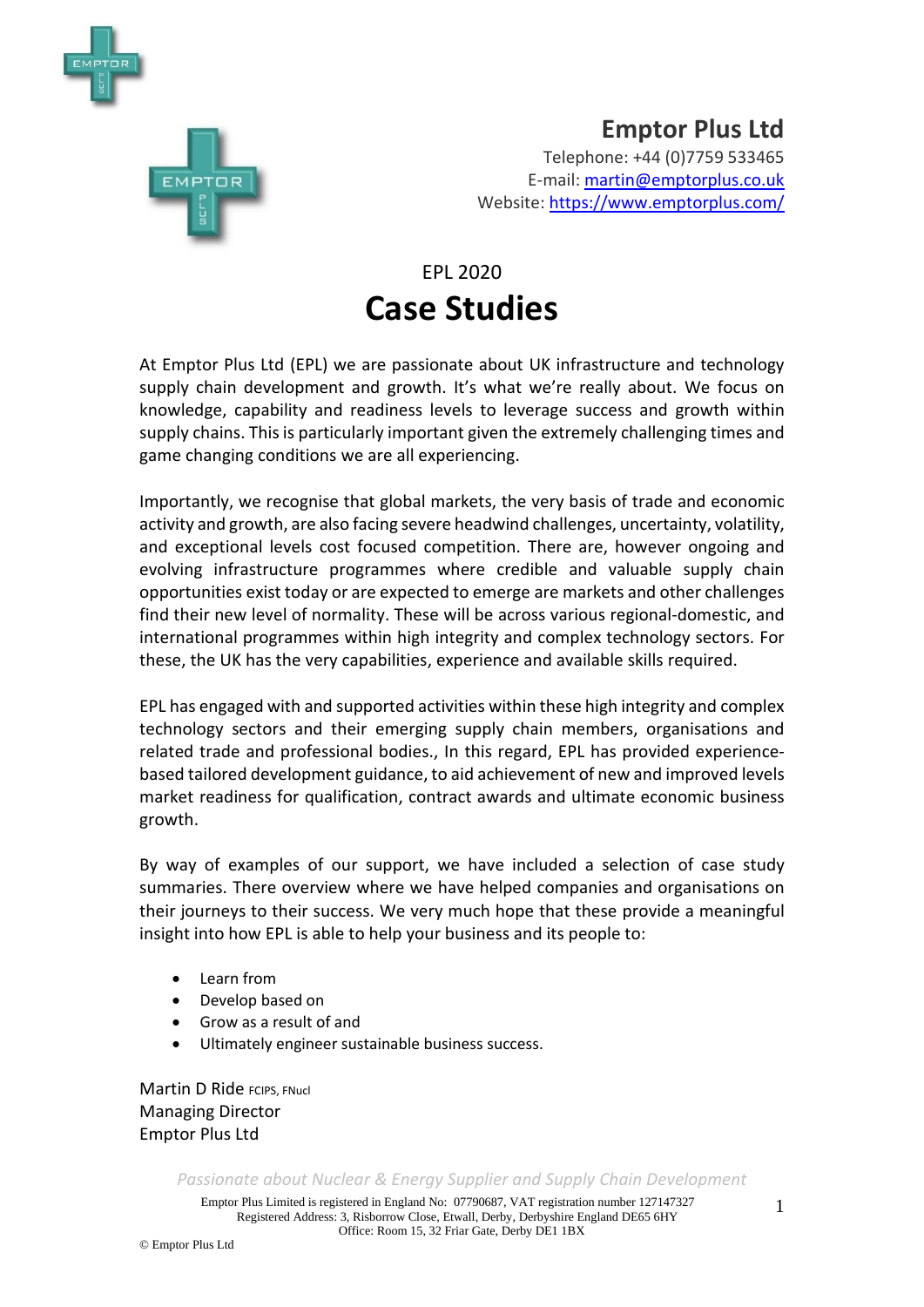

#### **Supplier development programme support**

With decades of industry supply chain experience to draw on EPL has provided ongoing architectural design and direction guidance along with application training to assist with the operational embedding of national UK leading sector-specific supplier development programmes. This was, the Nuclear AMRC's 'Fit for Nuclear' (F4N), a 'best practice' supplier and, 'Sharing-in-Growth' (SiG) specialist high-integrity development programmes. These were offered on an industry wide basis.

From evolution and through the decade, since launch, EPL ensured that programme and delivery methodologies, and business outcomes, maintained strong alignment with sector needs and expectations. This included evolution guidance which involved continuous and rigorous challenging on business excellence standards, validation activities and enhancements geared towards the accommodation of sector specific expectations. EPL also supported programme change management activities, automation and, 'sustain and maintain' enhancement activities. These were to enable lifecycle programme strengthening to ensure value that value and necessary business benefits were achieved by participating supply chain members and ultimately in-sector Buyer organisations, who operate at differing tier levels.

Throughout, EPL has provided direct to programme and to supply chain member ongoing support, dedicated training and industry guidance. EPL also provided programme delivery market and execution training for staff members. This was in a variety of forms, including one-to-one and at wider workshop levels, with an objective to ensure that consistency of market readiness and business development standards in terms of quality and realised outcome.

Our experience-based guidance resulted in programme recognition and endorsement being achieved from both industry and BEIS which led to continued funding to enable access widening to credible UK supply chain companies. regardless of sector pre-existing experience.

Above all, our experienced-based support has assisted with the creation of sustainable UK jobs and business growth for participating companies and across a cross-section of related industrial sectors.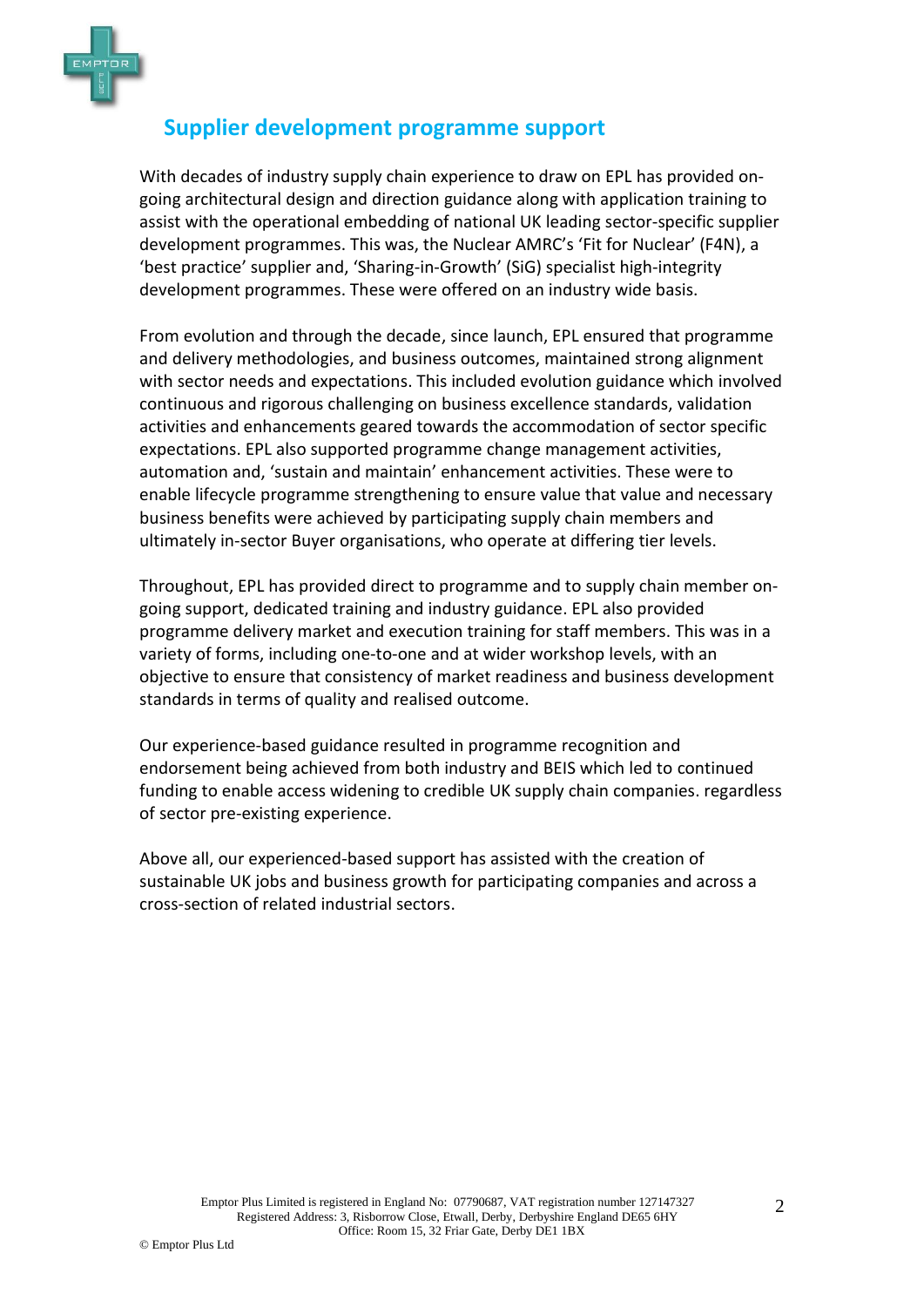

## **Procurement activity pre-qualification essentials**

EPL has been able to draw on decades of supply chain and direct procurement experience to assist organisations and companies understanding of procurement cycles and qualification activities. This included insider-views in terms how these cycles work in practice and therefore how seller organisations should manage and with them to achieve the best effect. Through our experience, we have a real understanding of the frustrations and, what and where the avoidable pitfalls are. We know that these can and do lead to highly capability and credible organisations missing out, failing to qualify for, on valuable opportunities, which we're keen to help many avoid. Using our hands-on knowledge and experience we have used our awareness training material to provide insights into the key principles and steps to be taken during early stage engagement activities. These were designed to help organisations and companies navigate more compliantly, and successfully, through these 'buyer' processes.

EPL has, specifically, guided organisations and companies on how to understand the resource-critical importance, and value, of bid - no-bid strategies, along with supporting tools. EPL has also used this to help organisations and companies understand and evolve more effective strategies relating to 'make or buy' considerations within their respective business(es). This includes the all-important subject matters of risk, project management, estimating and contracting considerations when working on market-entry pre-qualification tender preparation activities.

Through a number of workshops and training activities, provided by EPL, supply chain organisations and companies have benefitted from key insights provided along with guidance and best-practice suggestions on how to apply improved, and more beneficial, approaches when future pre-qualification and tendering opportunities arise. EPL has provided essentials learning support on a direct basis and equally through leading bodies and organisations such as the UK's National Skills Academy and industry specialist Universities.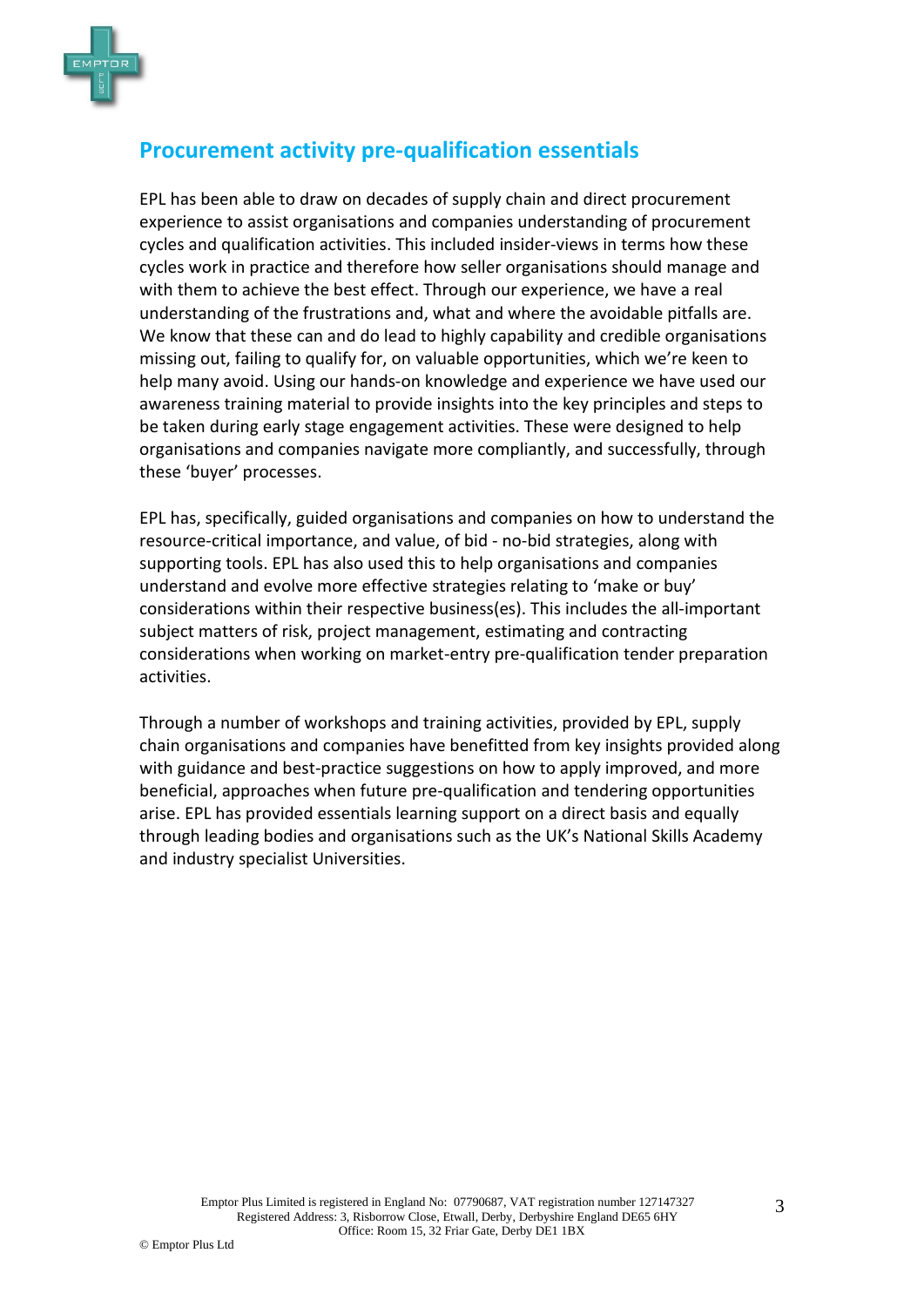

# **Industry codes and standards expectations**

In common with many industrial and commercial sectors, nuclear is no different in terms of specific expectations, requirements and nuances. As we know, nuclear is a complex and highly safety and security sensitive industry. As such, there are part of nuclear that work to some of the most stringent standards and highly challenging requirements, to be found anywhere. These are often set out within specific international codes and standards. Examples include standard ISO's (International Organisations for Standards), ASME (American Society of Mechanical Engineers), RCC-M (English translation: Design and Construction Rules for the Mechanical Components of Nuclear Islands), to name but a few. Whilst there are many more codes and standards to consider, including client generated equivalents as are often found in company specific contract documentation sets, EPL has provided valuable guidance on what should be expected and why, in order to be both credible and successful in high-integrity sectors such as nuclear.

In general, standards do set out the rules for design and or supply of materials, equipment, components, products to be used in the nuclear sector. This will include dependencies based on what the items of supply are and, where they may be fitted, including their function and purpose from a safety and quality specific perspective, within a plant on a nuclear site or similar facility.

Drawing on our experience, we at EPL have recognised the daunting challenges faced by many organisations and companies wanting to further develop in, or access, new markets, such as nuclear. To assist, EPL has provided essential training, in the form of workshop presentations to numerous organisations and companies. These provided essential levels of learning and appreciation, in terms of what it means to work in a high integrity regulated environments. Our training has drawn on a wide crosssection of sectors, internationally recognised codes, standards, comparable specifics and other related client-company documents, from a general quality, organisational and operational perspective. From this we have been able to draw on the common themes and related expectations, such that organisations and companies, alike, can understand and determine the business impact, effect and risk more easily.

With an essential level of knowledge, organisations and companies have become that much better placed, and informed, when entering into credible dialogue with potential client-companies.

Derived benefits, in particular, included increased confidence along with that of a greater level of awareness in terms of tender preparation and business risks.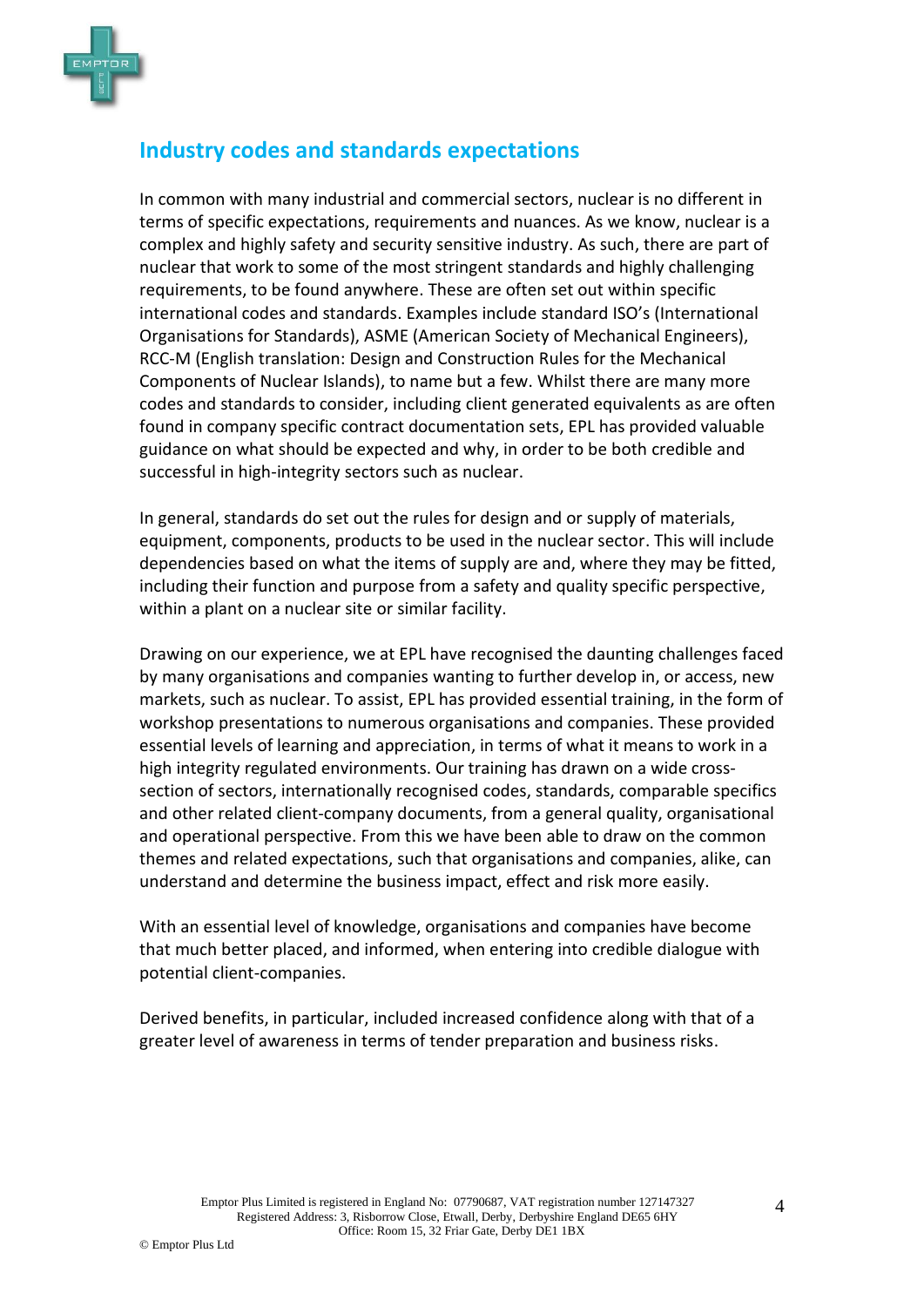

# **Regulatory process fundamentals**

Being au-fait with regional regulatory processes may seem to be far removed from where an organisation or supply chain member needs to be. In truth, if flow down requirements from your client and similar their client(s) companies, are being correctly applied then it could be argued that the higher level of regulatory knowledge is not going to be a requirement, especially for those working in nuclear. This is, however anything but the case.

Using EPL's experience and direct guidance on regulatory expectations supply chain members have been able to acquire a very different view and insight into how regulatory requirements affect what they might do and or might need to do in the future. At EPL, we know that any supply chain member(s) working on the complex high integrity programme aspects of infrastructure projects, such as nuclear, have hugely benefitted from a gaining high-level appreciation and of specific regulatory technical guides. In fact, we know that this has greatly helped, improving early selection and pre-qualification positions. Add to this the improved appreciation of safety and quality cultural expectations then supply chain members have been able to achieve higher levels of tender and qualification compliance, a must for any organisation wanting to succeed in nuclear and other related or adjacent sectors.

Here, EPL has provided tailored and standard forms of essential training and awareness workshops. These have been designed to consider the headline awareness needs relating to the Technical Assessment Guides (TAG's) more commonly featured in client tender document requirements, and featured of the Office for Nuclear Regulations (ONR's). EPL has also guided helping organisations and companies towards better understanding of how to navigate and gain value from the vast regulatory information contained on the ONR's web site. With this companies have been able to benefit be gaining a far better and more informed understanding of why specific requirements and expectations, including origins of, are set out in client tender and contract documentation sets.

Whilst we at EPL are not trying to make companies regulatory experts, from our experience, drawn from those who have already undertaken essentials workshop awareness training, we know that organisations and companies have improved their credibility level in the eyes of potential clients. In cases, we also know where companies have used this type of training for internal and other cultural change programmes, deemed necessary for them to succeed in the wider nuclear sector.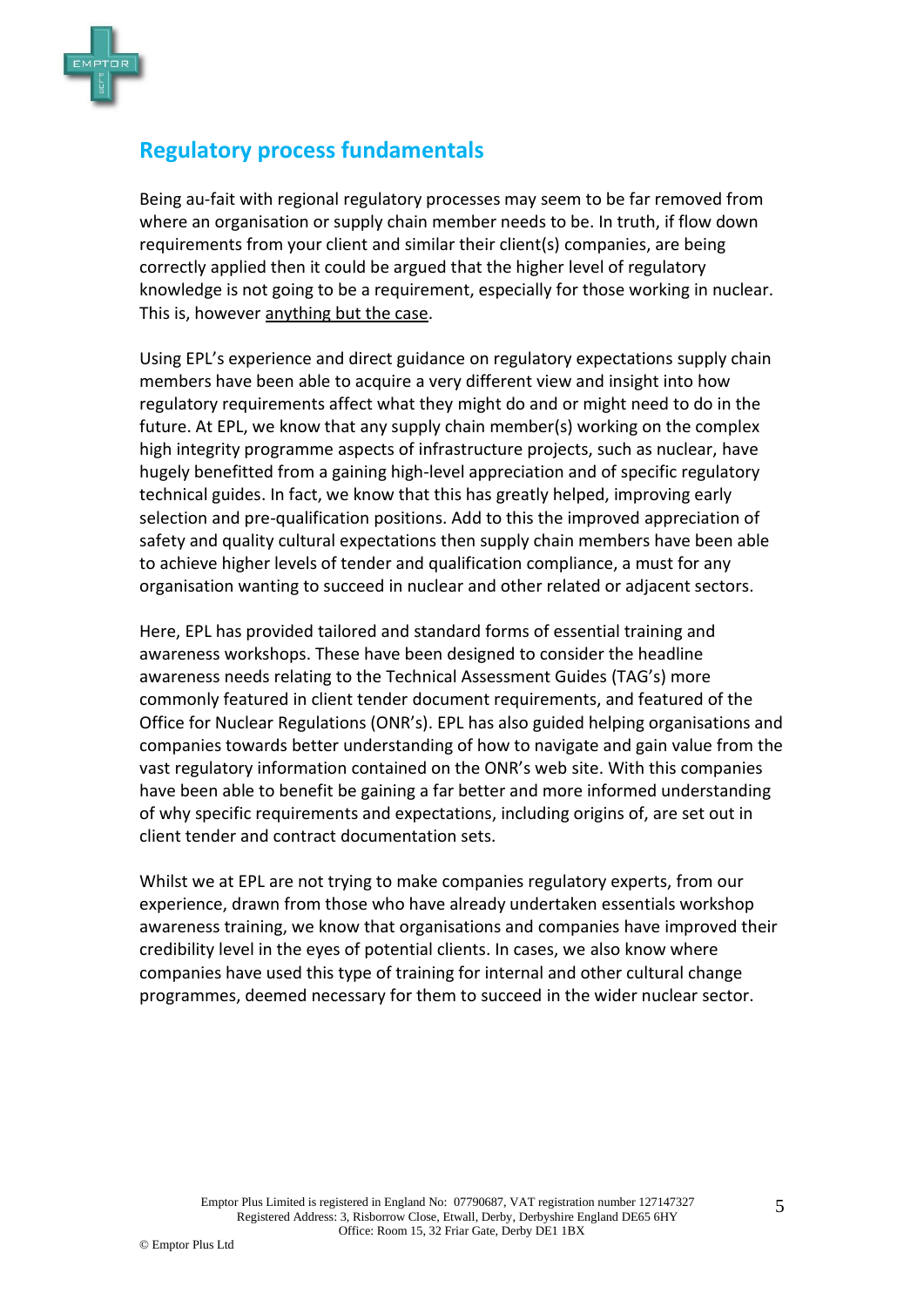

#### **Landscape and market essentials**

As a business rule of thumb, particularly the case for high integrity markets, we advocate, the importance of 'really understanding' the market, the sector and indeed the landscape. We also very much appreciate just how difficult, not to mention frustrating, time-consuming, and confusing, it can be trying to keep abreast of market developments and programmes.

This is very much the case for many if not all large-scale infrastructure investment programmes, such as HS2, Nuclear, Heathrow expansion, Cross Rail etc., to name but a few. Adding complexities relating to whether market(s) is/are wholly public or private sector, commercially funded, ventures does very much increase the challenge for most organisations and companies and regardless of size or, their exposure. At EPL we have long-recognised this, especially within high integrity and complex engineering sectors. With most strategic infrastructure programmes being long-term, often spanning a decade if not more, this can also be extremely time consuming and costly, especially for small cap-sized companies with limited resources and short terms order book lead times.

EPL has supported organisations and companies, in respect of landscape essentials knowledge, tailored overviews and insight material presentations and workshops. These have covered where the market position may be at, or heading, in terms of programme timelines. This, we know, is and remains particularly important when it comes to helping organisations and companies to strategically plan at both business and operational levels.

Whilst infrastructure and other major projects are invariably subject to political controls there are other aspects to be aware of. These include hugely challenging global conditions, market landscape changes along with other unforeseen circumstances, such as Covid-19. All impact programmes and market decisions variety of ways, in cases both dramatically and severely, across all levels.

With this in mind EPL's landscape awareness workshops have provided organisations and companies, alike, with an insight and overview in terms of where the market is, directions of travel and some considerations relating to demand profiles. In turn this has helped organisations and companies to understand potential and future routes to market(s) providing with views on: potential opportunity sources, prequalification positions, strategic planning and resource needs.

EPL has been able to deliver this level of awareness knowledge, directly and through other industry bodies such as the Nuclear Industry Association, National Skills Academy and other industry Advanced Research organisations.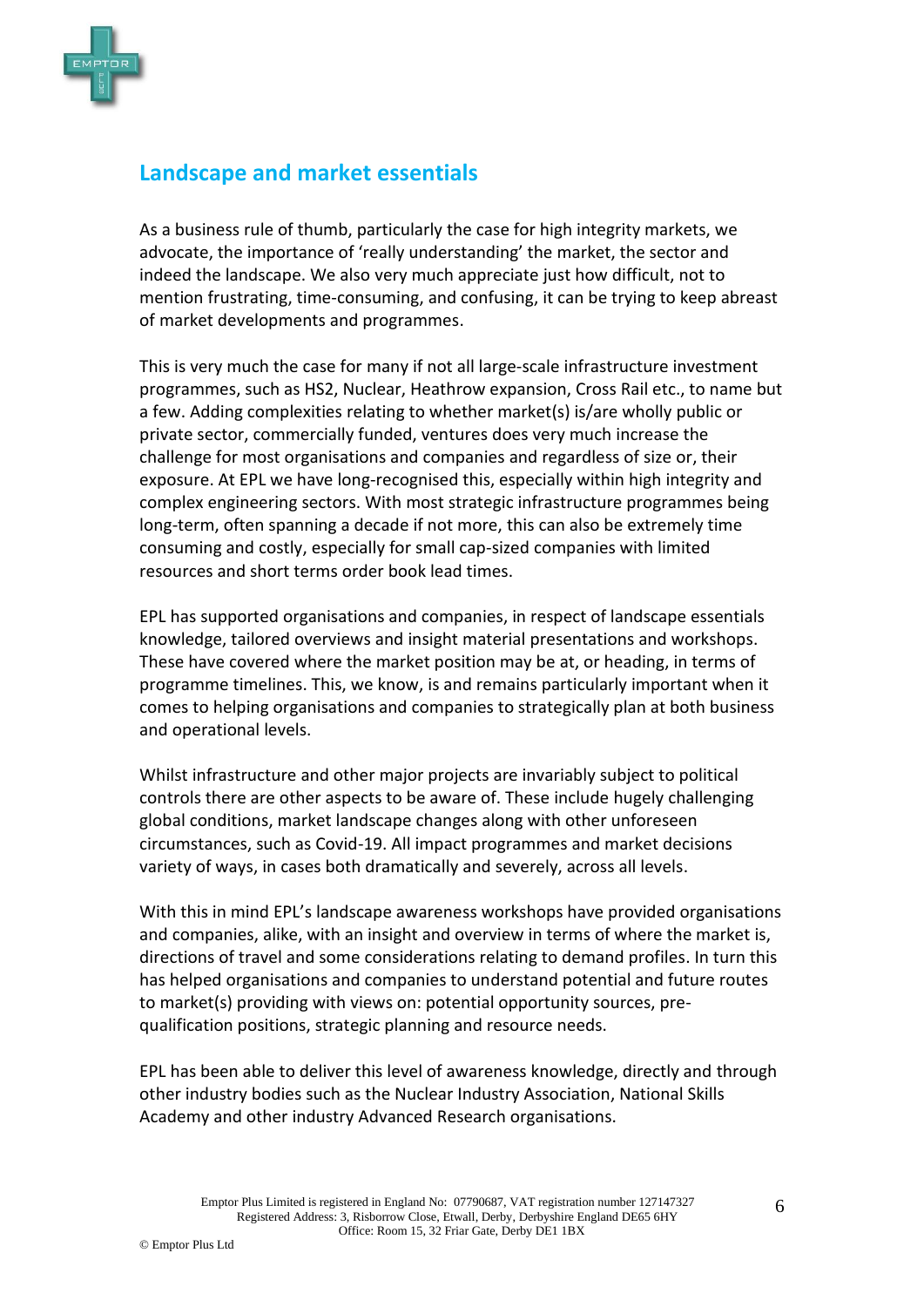

# **Understanding plant operation and system structures**

In a similar way in which know that understanding infrastructure markets is important, EPL holds similar views when it comes to plant and facility structures and components/equipment types to be found within these programmes.

EPL's has a meaningful level plant and facility knowledge, along with a good understanding of the wider Generic Design Assessment process. With this EPL has created simplified build-plant-system-to-component structures and maps. These have used basic spreadsheet work book formats to aid manipulation, searching and interpretation activities associate with high-level demand profiling.

From this EPL has been able to identify, at a simplified level, which system(s), in cases sub-systems, fit with typical nuclear facility. For example, this is in terms of major buildings for, such as: the Nuclear Island (NI), Turbine Hall/Island (TI), Balance of Nuclear Plant (BoP). With this basic level of awareness and understanding organisations and companies have been able to better target opportunities of potential interest and supply in areas of certain materials and or equipment/component types.

Whilst an appreciation of plant structures does provide an important level of learning and knowledge EPL does recognise that credible demand-based tools have been developed, by other leading national bodies, which provide complementary insights and at a greater level detail. EPL has supported and contributed to work undertaken to develop some of these demand-based profiling tools.

EPL has also provided an essential level of awareness knowledge, directly and/or through industry recognised bodies such as: the Nuclear Industry Association, National Skills Academy and other industry Advanced Research organisations.

Benefits derived from this level of learning have included organisation and companies establishing where routes to market potential could be and what early pre-qualification or other strategically important positioning work needs to be undertaken, by who and when.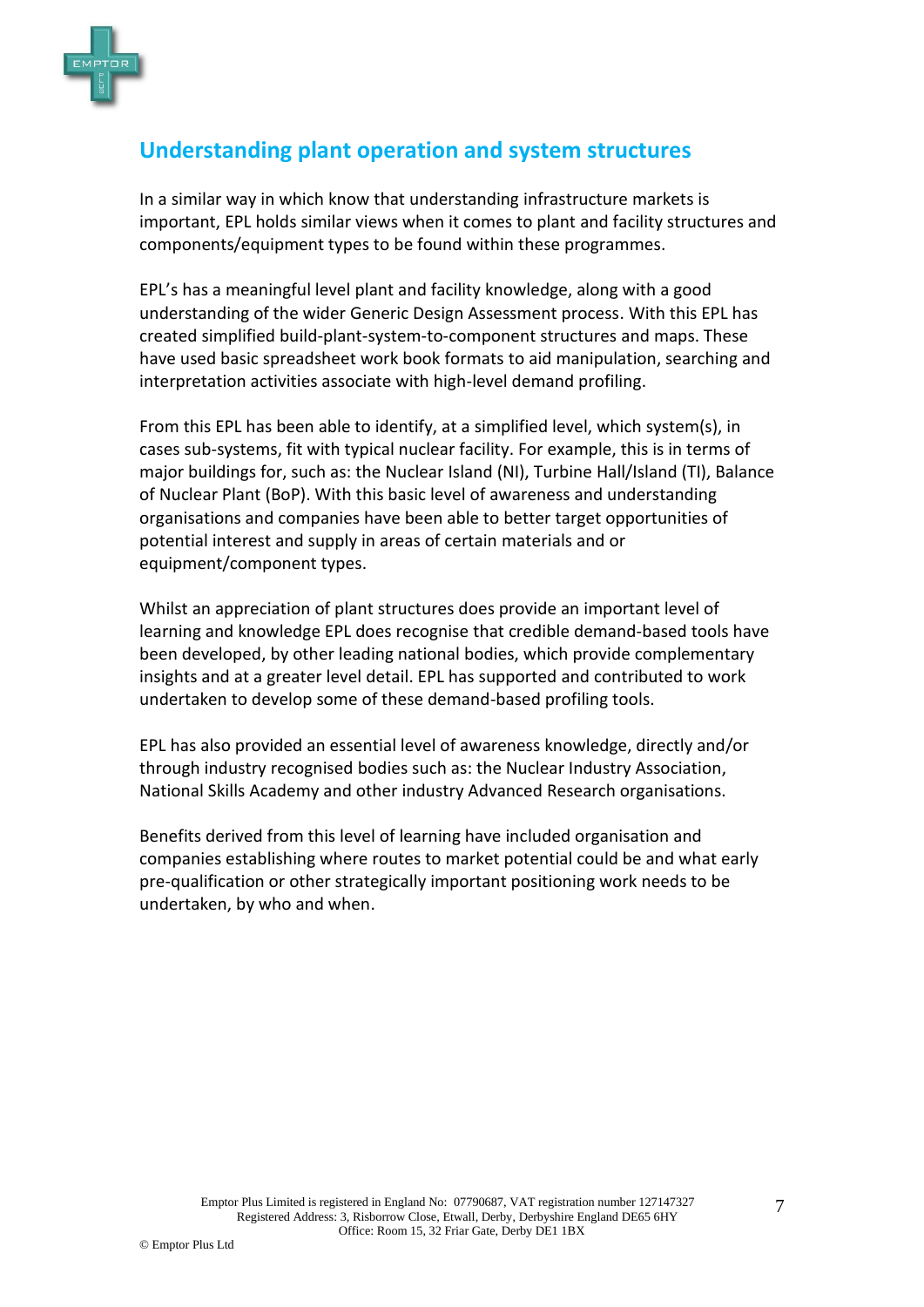

## **Supply chain capability mapping - UK**

EPL has a long-standing and credible appreciation of UK supply chains for major infrastructure programmes and projects, and across multiple sectors, including industrial, technology and defence. EPL has evolved and maintained databases which capture not just on organisation and company names but also on capabilities and experience. EPL has also added supplementary notes on existing market capabilities and on any potential or transferrable market skills, for growth and development purposes.

EPL is particularly aware of market developments, and the challenges relating to future cost levels and needs. Cost and affordability, as we, know are major drivers impacting most, if not all, infrastructure programme activities. In many sectors this is the subject of immense scrutiny and challenge, at root and branch level. Nuclear is a prime example of this, especially at the fission Gigawatt sized plant size. This effects not only for follow-on infrastructure programmes but also for next generation and new technology 'to-be' campaign builds, such as small modular, micro and advanced technologies along with evolving derivatives such as fusion.

EPL has recognised that many high integrity capable supply chain companies will invariably work across multiple markets and sectors. Here, PL holds the view that many working in nuclear fission-based environments would equally be at home in a future nuclear fusion development and commercialised programme activities. The mapping work undertaken by EPL, along with support emanating from plant operation and structural awareness learning, has assisted supply chain members to gain greater levels of opportunity awareness relating to demand profiling activities, regardless of technology types

EPL has, as part its wider support to market offering, has therefore maintained its industry databases and has continued to evolve them to ensure alignment with market and technology developments. These have been, and can be, used to assist organisations and companies on capability matching activities, with a focus on increasing realistically achievable UK content and added value, progressively over future programmes and technology deployments.